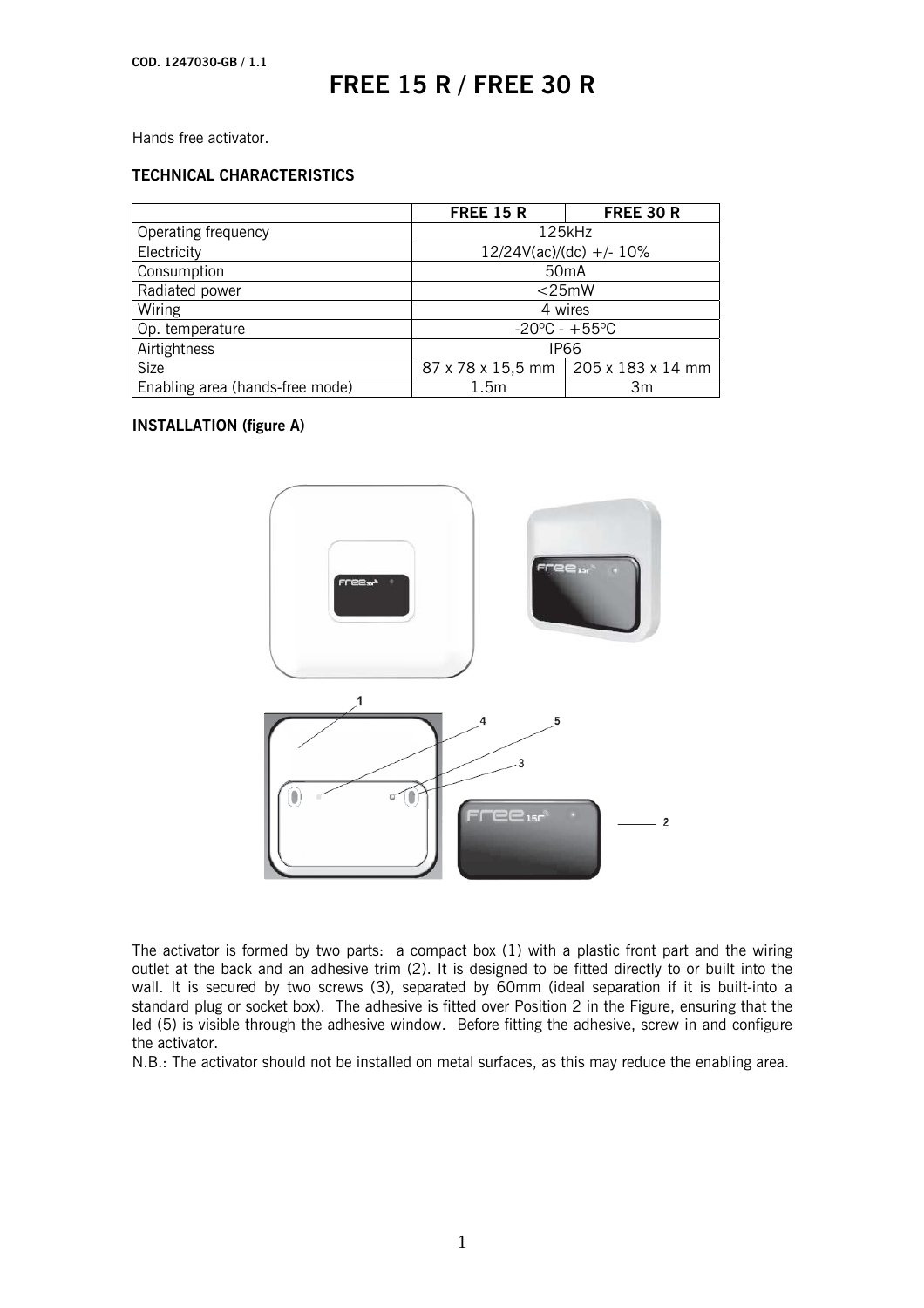

 $\sqrt{2}$ 

 $\overline{O}$ 

 $\overline{\cdot 0}$ 



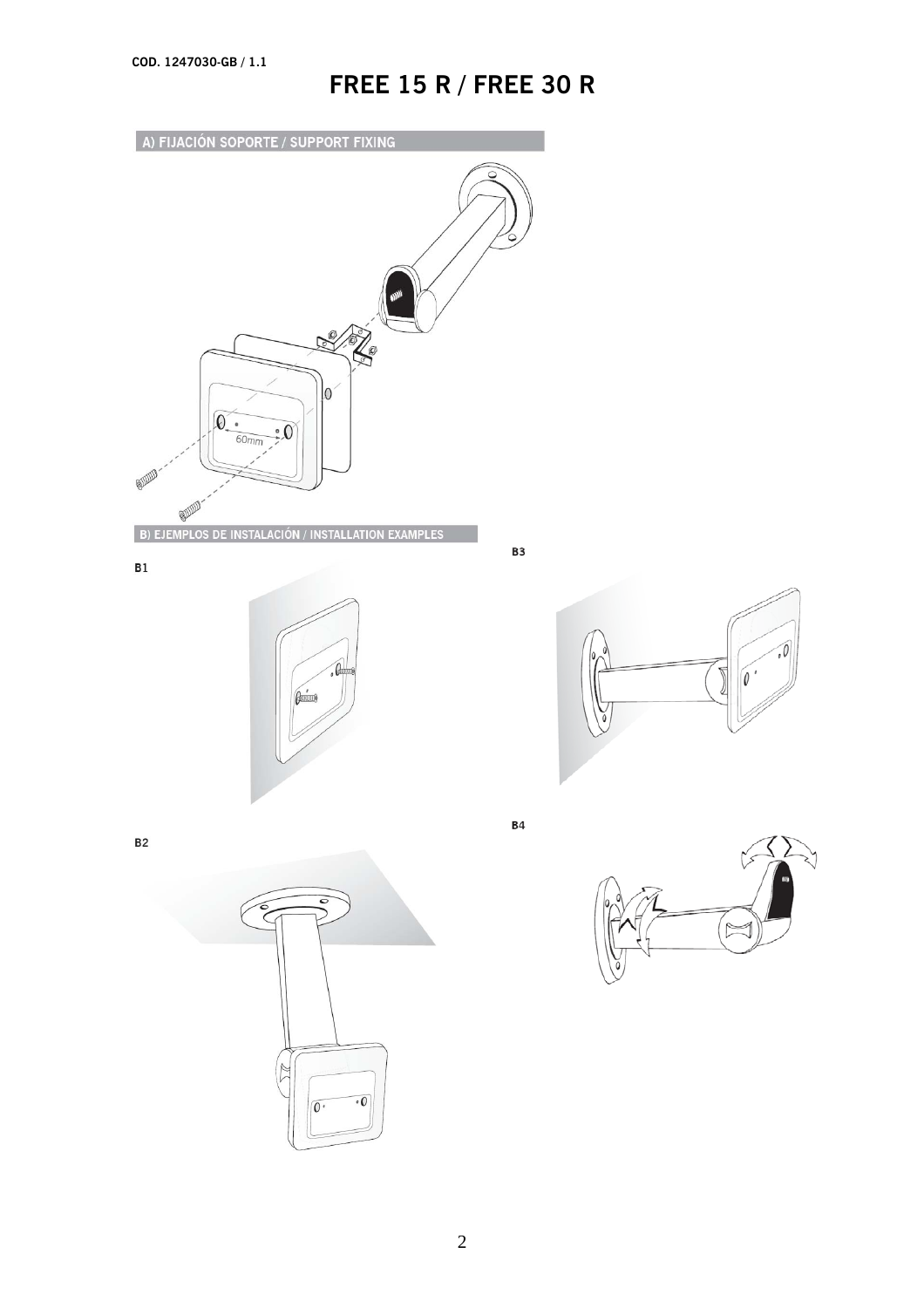#### **CONNECTION**

Connection is made through the wiring from the rear, which is connected directly to the auxiliary power supply.

| Signal               | Cable colour |
|----------------------|--------------|
| $+$ (12V)            | Red          |
| $\overline{G}$ (GND) | <b>Black</b> |
| Sync IN              | Green        |
| Sync OUT             | White        |

Wiring diagram for the installation of an activator: Where one activator only is to be used, the IN and OUT synch. signals must be short circuited.



Wiring diagram for the installation of more than one activator in series (maximum 4) and avoiding interference between them. To do so, the OUT synch. signal must be connected to the IN synch. signal of the following activator.



#### **CONFIGURATION OF CHANNELS AND GROUPS**

Use the button (4) to configure the activator's operating mode.

**Channel configuration:** Keep the configuration button pressed down until the number of long red signals is equal to the channel to be configured. For example, if you want to configure channel 2, release the button after the second long red signal.

**Group configuration:** Press the configuration button and keep it pressed down. The led will issue the red channel configuration signals followed by a series of flashing green signals to indicate that the open group will start the group selection sequence (long green signals indicating groups 1 to 7). Release the button at the required group. For example, if you want to configure group 5, release the button after the fifth long green signal.

The procedure can be carried out as many times as required.